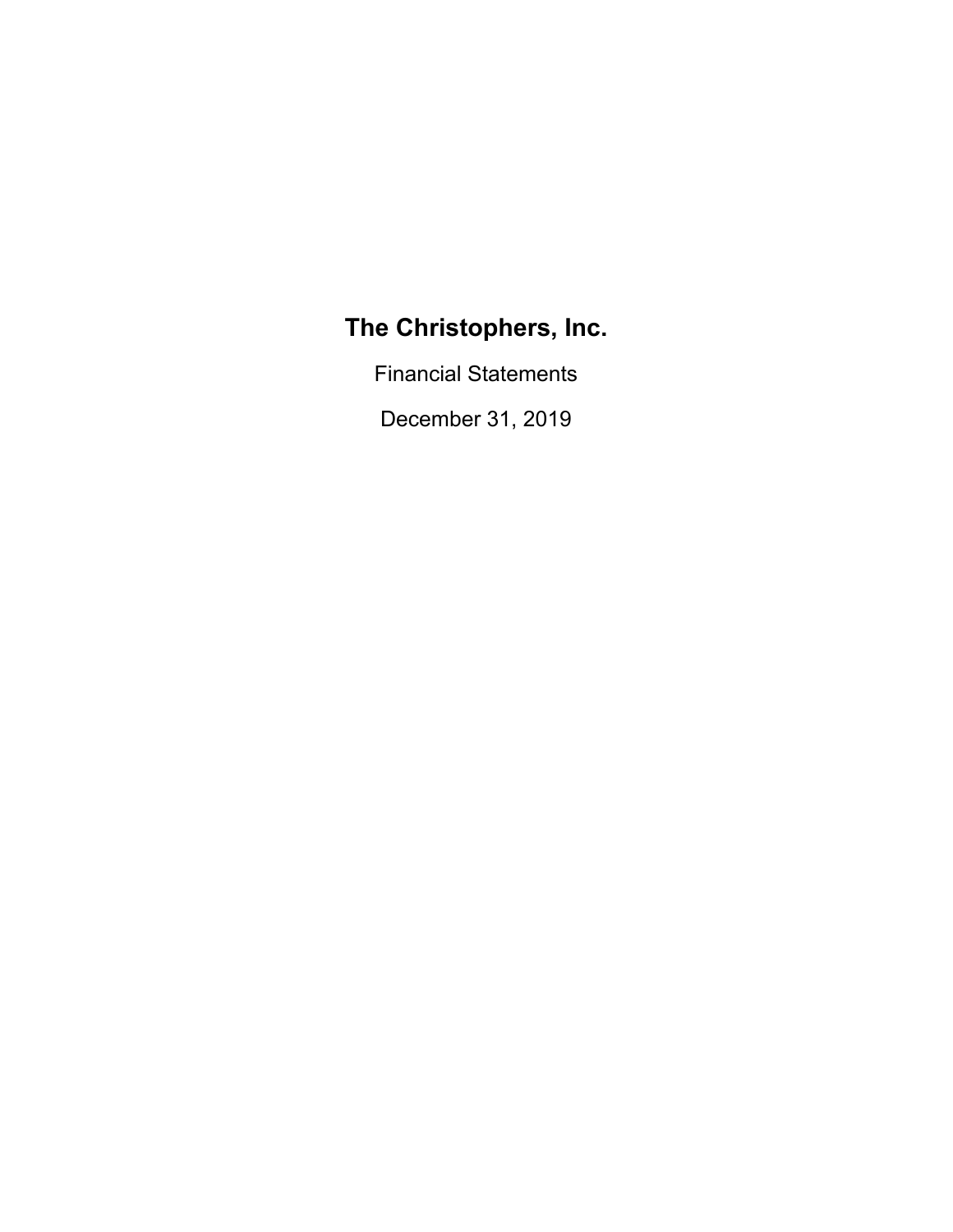

# **Independent Auditors' Report**

#### **Board of Directors The Christophers, Inc.**

We have audited the accompanying financial statements of The Christophers, Inc., which comprise the statement of financial position as of December 31, 2019, and the related statements of activities, functional expense and cash flows for the year then ended, and the related notes to the financial statements.

# *Management's Responsibility for the Financial Statements*

Management is responsible for the preparation and fair presentation of these financial statements in accordance with accounting principles generally accepted in the United States of America; this includes the design, implementation, and maintenance of internal control relevant to the preparation and fair presentation of financial statements that are free from material misstatement, whether due to fraud or error.

#### *Auditors' Responsibility*

Our responsibility is to express an opinion on these financial statements based on our audit. We conducted our audit in accordance with auditing standards generally accepted in the United States of America. Those standards require that we plan and perform the audit to obtain reasonable assurance about whether the financial statements are free from material misstatement.

An audit involves performing procedures to obtain audit evidence about the amounts and disclosures in the financial statements. The procedures selected depend on the auditors' judgment, including the assessment of the risks of material misstatement of the financial statements, whether due to fraud or error. In making those risk assessments, the auditor considers internal control relevant to the entity's preparation and fair presentation of the financial statements in order to design audit procedures that are appropriate in the circumstances, but not for the purpose of expressing an opinion on the effectiveness of the entity's internal control. Accordingly, we express no such opinion. An audit also includes evaluating the appropriateness of accounting policies used and the reasonableness of significant accounting estimates made by management, as well as evaluating the overall presentation of the financial statements.

We believe that the audit evidence we have obtained is sufficient and appropriate to provide a basis for our audit opinion.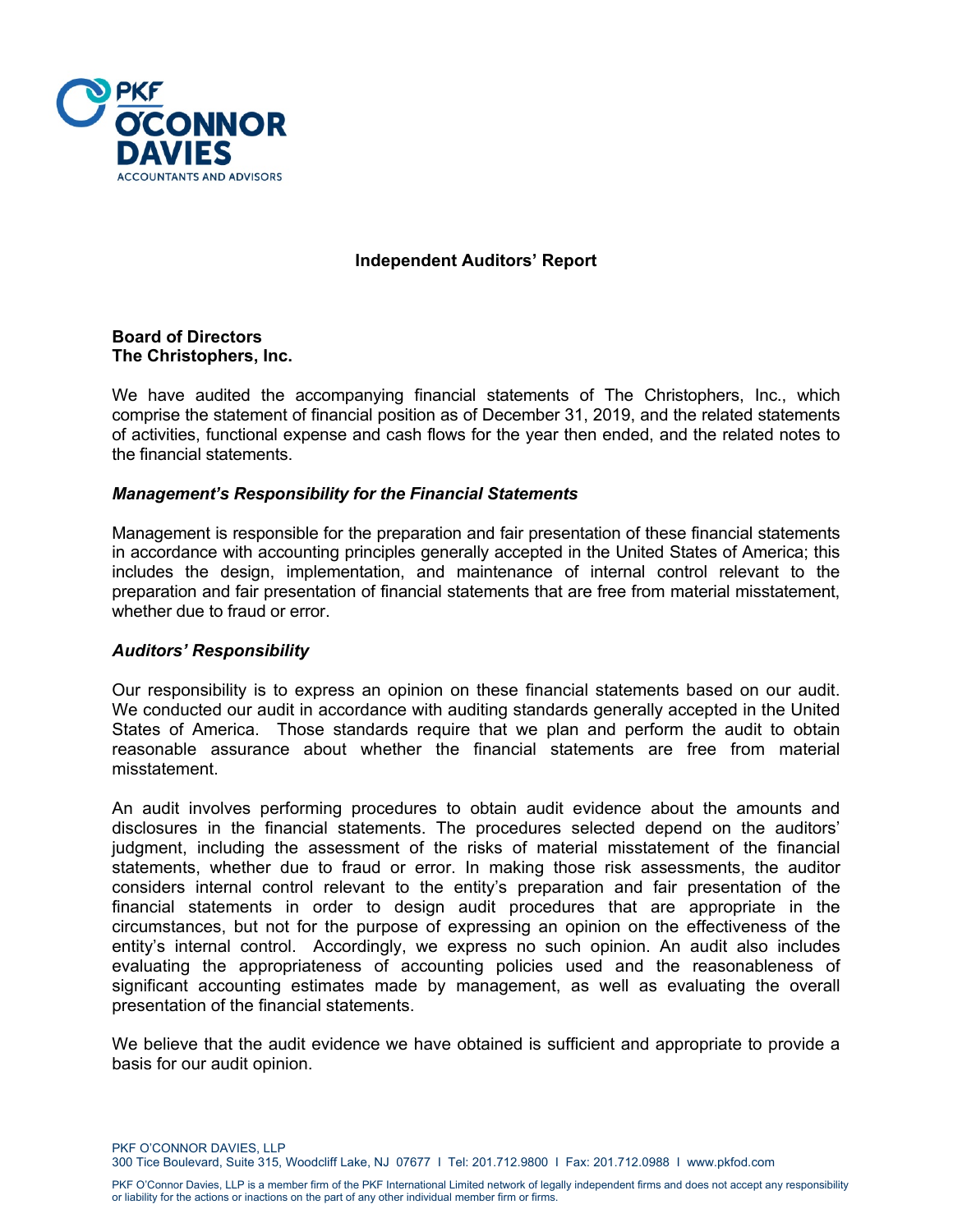**Board of Directors The Christophers, Inc.**  Page 2

# *Opinion*

In our opinion, the financial statements referred to above present fairly, in all material respects, the financial position of The Christophers, Inc. as of December 31, 2019, and the changes in its net assets and its cash flows for the year then ended in accordance with accounting principles generally accepted in the United States of America.

#### *Report on Summarized Comparative Information*

We have previously audited The Christophers, Inc.'s December 31, 2018 financial statements, and we expressed an unmodified audit opinion on those audited financial statements in our report dated February 10, 2020. In our opinion, the summarized comparative information presented herein as of and for the year ended December 31, 2018, is consistent, in all material respects, with the audited financial statements from which it has been derived.

PKF O'Connor Davies, LLP

November 11, 2020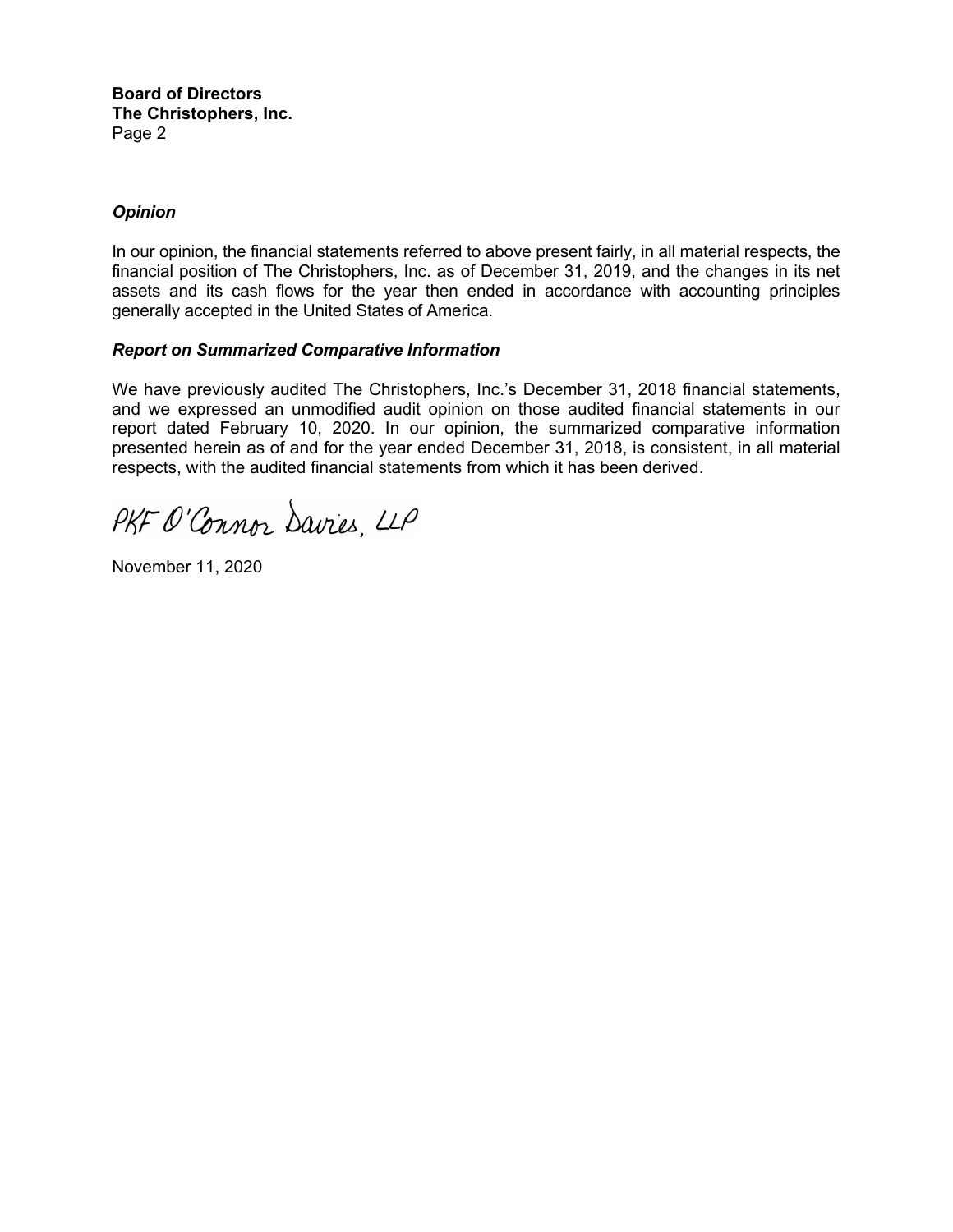# Statement of Financial Position December 31, 2019 (with comparative amounts at December 31, 2018)

|                                                  | 2019          | 2018          |
|--------------------------------------------------|---------------|---------------|
| <b>ASSETS</b>                                    |               |               |
| Cash                                             | \$<br>68,182  | \$<br>76,184  |
| Contributions receivable, net                    | 90,388        | 206,353       |
| Investments                                      | 5,626,413     | 5,551,337     |
| Security deposit                                 | 39,900        | 39,900        |
| Restricted beneficial interest in a trust        | 55,566        | 59,158        |
| Property and equipment, net                      | 10,021        | 13,779        |
| Deferred lease costs, net                        | 133,179       | 209,281       |
| Other assets                                     | 29,688        | 31,449        |
|                                                  | \$6,053,337   | \$6,187,441   |
| <b>LIABILITIES AND NET ASSETS</b><br>Liabilities |               |               |
| Accounts payable and accrued expenses            | \$<br>224,583 | \$<br>165,449 |
| Deferred rent                                    | 85,862        | 129,983       |
| <b>Total Liabilities</b>                         | 310,445       | 295,432       |
| <b>Net Assets</b>                                |               |               |
| Without donor restrictions                       | 5,687,326     | 5,832,851     |
| With donor restrictions                          | 55,566        | 59,158        |
| <b>Total Net Assets</b>                          | 5,742,892     | 5,892,009     |
|                                                  | \$6,053,337   | \$6,187,441   |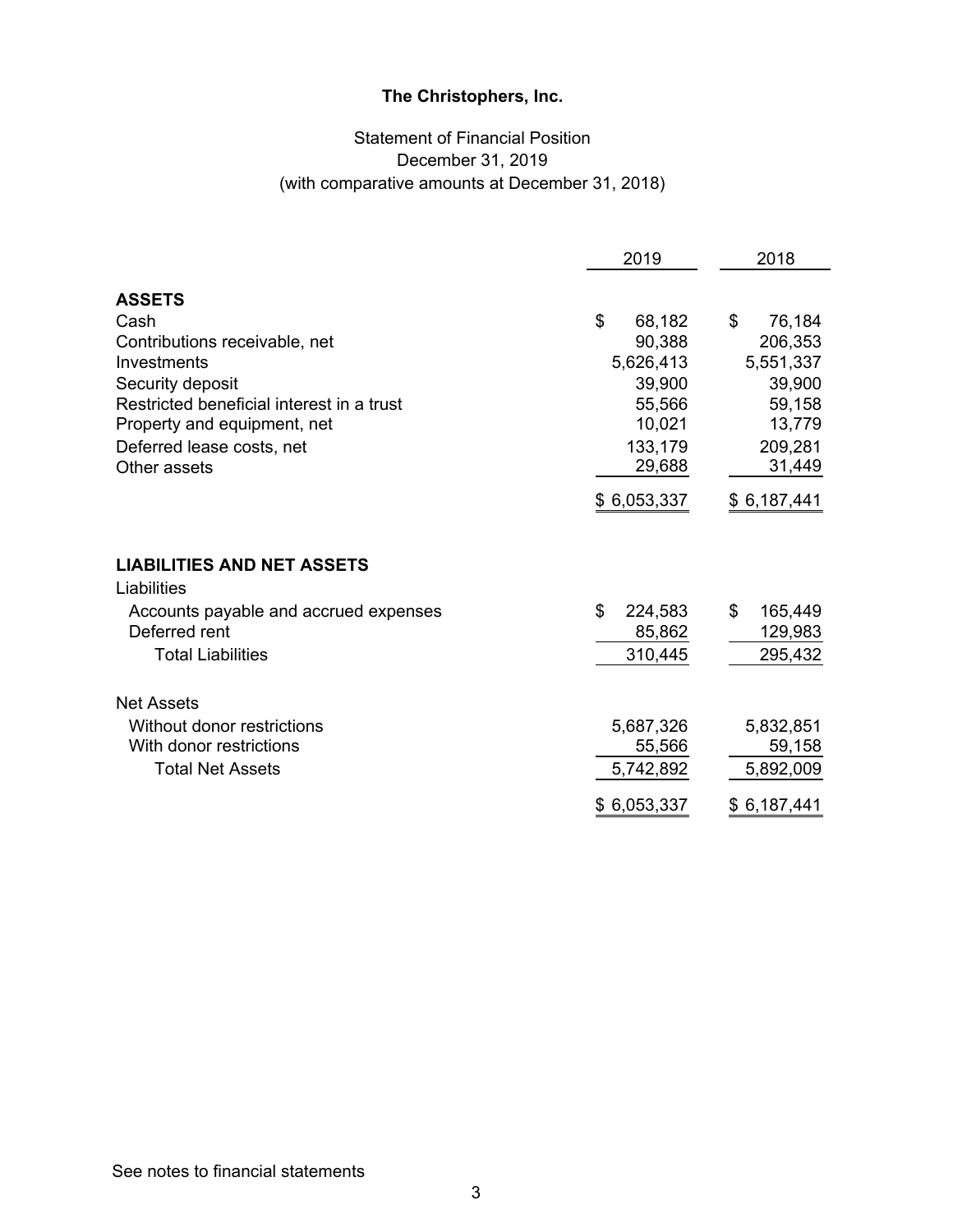#### Statement of Activities Year Ended December 31, 2019 (with summarized totals for the year ended December 31, 2018)

|                                         | Without<br>Donor<br>Restrictions |            | With                  | Total<br>2019 |            |                 |
|-----------------------------------------|----------------------------------|------------|-----------------------|---------------|------------|-----------------|
|                                         |                                  |            | Donor<br>Restrictions |               |            | 2018            |
|                                         |                                  |            |                       |               |            |                 |
| <b>SUPPORT</b>                          |                                  |            |                       |               |            |                 |
| Contributions and gifts                 | \$                               | 531,414    | \$                    | \$            | 531,414    | \$<br>439,278   |
| In-kind contributions                   |                                  | 39,000     |                       |               | 39,000     | 38,000          |
| Legacies and bequests                   |                                  | 162,506    |                       |               | 162,506    | 82,132          |
| Foundations                             |                                  | 12,000     |                       |               | 12,000     | 12,650          |
| <b>Total Support</b>                    |                                  | 744,920    |                       |               | 744,920    | 572,060         |
| <b>REVENUE</b>                          |                                  |            |                       |               |            |                 |
| Books, calendars, news notes and other  |                                  | 54,751     |                       |               | 54,751     | 53,284          |
| Dividend and interest income, net       |                                  | 94,139     |                       |               | 94,139     | 82,854          |
| Gain (loss) on investments              |                                  | 626,708    |                       |               | 626,708    | (282,731)       |
| <b>Total Revenue</b>                    |                                  | 775,598    |                       |               | 775,598    | (146, 593)      |
| <b>Total Support and Revenue</b>        |                                  | 1,520,518  |                       |               | 1,520,518  | 425,467         |
| <b>EXPENSES</b>                         |                                  |            |                       |               |            |                 |
| Program services                        |                                  | 1,454,312  |                       |               | 1,454,312  | 1,354,193       |
| Management and general                  |                                  | 151,684    |                       |               | 151,684    | 153,295         |
| Fundraising                             |                                  | 60,047     |                       |               | 60,047     | 58,943          |
| <b>Total Operating Expenses</b>         |                                  | 1,666,043  |                       |               | 1,666,043  | 1,566,431       |
| Change in Net Assets Before Change in   |                                  |            |                       |               |            |                 |
| Beneficial Interests in Trust           |                                  | (145, 525) |                       |               | (145, 525) | (1, 140, 964)   |
| Change in beneficial interests in trust |                                  |            | (3, 592)              |               | (3, 592)   | 3,592           |
| Change in Net Assets                    |                                  | (145, 525) | (3,592)               |               | (149, 117) | (1, 137, 372)   |
| <b>NET ASSETS</b>                       |                                  |            |                       |               |            |                 |
| Beginning of year                       |                                  | 5,832,851  | 59,158                |               | 5,892,009  | 7,029,381       |
| End of year                             | <u>\$</u>                        | 5,687,326  | \$<br>55,566          | \$            | 5,742,892  | \$<br>5,892,009 |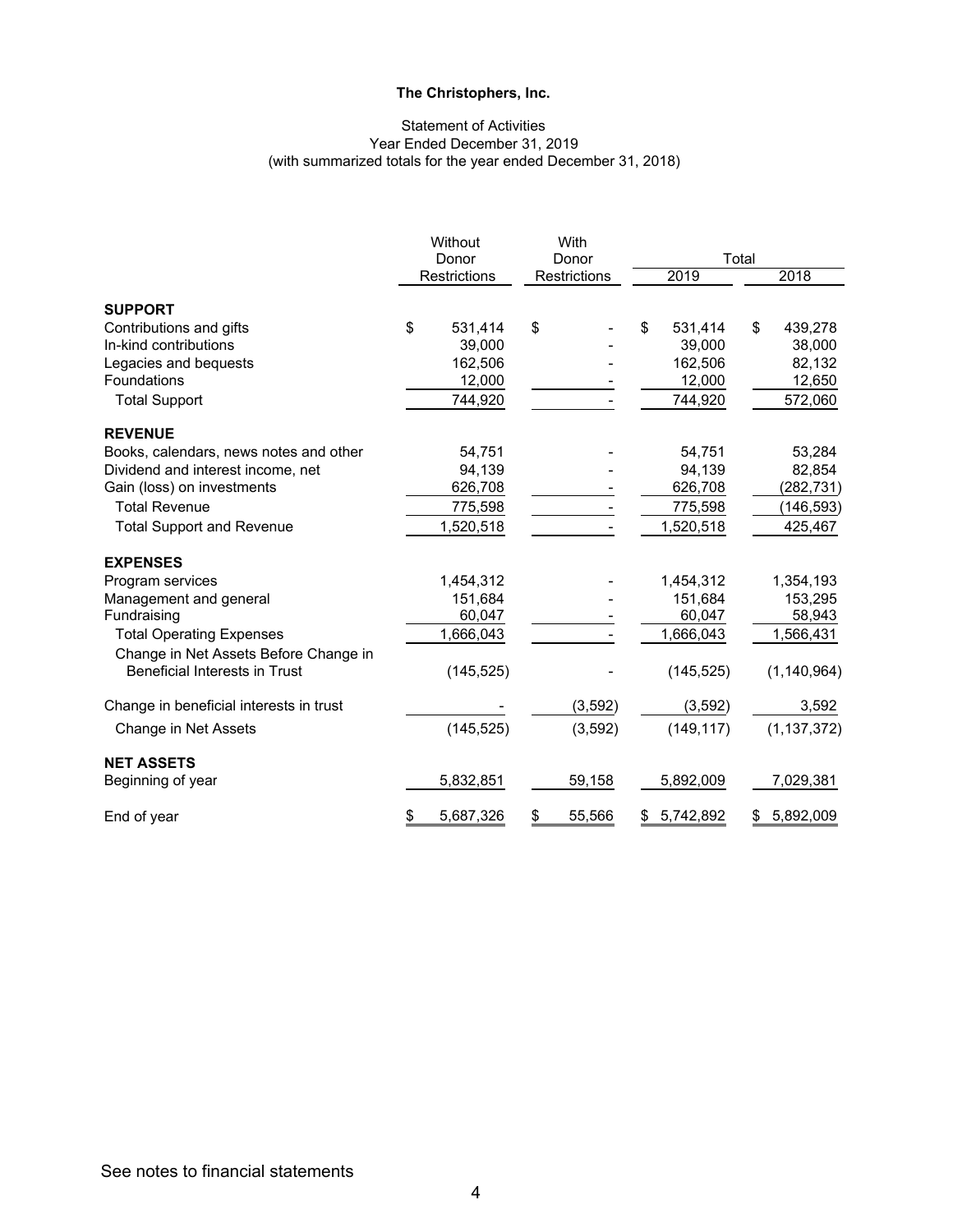#### Statement of Functional Expenses Year Ended December 31, 2019 (with summarized totals for the year ended December 31, 2018)

|                                            | <b>Program Services</b>     |                |               |                         |                            | <b>Supporting Services</b> |             |                           | Total       |              |               |             |
|--------------------------------------------|-----------------------------|----------------|---------------|-------------------------|----------------------------|----------------------------|-------------|---------------------------|-------------|--------------|---------------|-------------|
|                                            | Inspirational<br>Literature | Media          | Awards        | Youth and<br>Ministries | Leadership<br>and Seminars | <b>Bequest</b>             | Total       | Management<br>and General | Fundraising | Total        | 2019          | 2018        |
| Salaries                                   | 156,215<br>\$               | 71.470<br>\$   | 145,979<br>\$ | 85,377<br>\$            | 84,052<br>\$               | 34,801<br>\$               | 577,894     | 35,744<br>\$              | 7,159<br>£  | 42,903<br>\$ | 620,797<br>\$ | 514,240     |
| Fringe benefits                            | 25,843                      | 12,210         | 22,522        | 11,829                  | 14,620                     | 2,875                      | 89,899      | 522                       | 392         | 914          | 90,813        | 78,633      |
| Payroll taxes                              | 10,353                      | 4,569          | 9.716         | 5,380                   | 5,847                      | 2,280                      | 38,145      | 2,110                     | 499         | 2.609        | 40,754        | 37,884      |
| Pension expense                            | 13,237                      | 5,884          | 12,083        | 5,818                   | 7,045                      | 2,299                      | 46,366      | 24,117                    | 314         | 24,431       | 70,797        | 66,960      |
| <b>Total Salaries and Related Expenses</b> | 205,648                     | 94,133         | 190,300       | 108,404                 | 111,564                    | 42,255                     | 752,304     | 62,493                    | 8,364       | 70,857       | 823,161       | 697,717     |
| In-kind contributions                      |                             |                | 39,000        |                         |                            |                            | 39,000      |                           |             |              | 39,000        | 38,000      |
| Computer systems and service               | 8,375                       | 7,956          | 6,248         | 6,339                   | 7,959                      | 7,300                      | 44,177      | 10,346                    | 3,396       | 13.742       | 57,919        | 49,507      |
| Equipment rental and maintenance           | 777                         | 432            | 777           | 432                     | 734                        | 518                        | 3,670       | 432                       | 216         | 648          | 4,318         | 6,158       |
| General insurance                          | 1.970                       | 1.094          | 1.970         | 2.959                   | 1,860                      | 1.313                      | 11,166      | 1,330                     | 547         | 1.877        | 13,043        | 13,445      |
| Marketing and public relations             | 6,879                       | 1,398          | 12,617        | 1,398                   | 1,398                      | 1,398                      | 25,088      | 684                       | 683         | 1,367        | 26,455        | 20,995      |
| Meals entertainment and travel             | 1,219                       | 1,219          | 1,644         | 1,219                   | 3,731                      | 1,179                      | 10,211      | 1,185                     | 1,145       | 2,330        | 12,541        | 11,726      |
| Media recording and production             | 158                         | 23,676         | 35            | 9                       | 11                         | 11                         | 23,900      | 23                        |             | 23           | 23,923        | 21,154      |
| Miscellaneous expense                      | 416                         | 416            | 416           | 416                     | 416                        | 416                        | 2,496       | 3,313                     | 299         | 3,612        | 6,108         | 7,789       |
| Occupancy                                  | 21,883                      | 12,202         | 21,883        | 12,202                  | 20,673                     | 14,622                     | 103,465     | 12,201                    | 6,151       | 18,352       | 121,817       | 116,749     |
| Outside mailing services and list rentals  | 19,943                      | 2,133          | 870           | 143                     | 143                        | 143                        | 23,375      | 142                       | 6,985       | 7,127        | 30,502        | 35,074      |
| Printing and publications                  | 69,215                      | 338            | 528           | 338                     | 429                        | 364                        | 71,212      | 336                       | 8,172       | 8,508        | 79,720        | 80,326      |
| Prizes and donations                       |                             | $\overline{7}$ | 6,757         | 665                     | 848                        |                            | 8,291       | 6                         |             | 13           | 8,304         | 6,550       |
| Professional fees                          | 21,000                      | 47,250         | 10,500        | 3,150                   | 17,850                     |                            | 99,750      | 44,434                    |             | 44,434       | 144,184       | 123,068     |
| Shipping and postage                       | 42,016                      | 6,268          | 5,031         | 3,627                   | 3,631                      | 3,631                      | 64,204      | 4,063                     | 14,523      | 18,586       | 82,790        | 98,257      |
| Supplies                                   | 3,169                       | 1,079          | 16,568        | 1,079                   | 1,167                      | 1,115                      | 24,177      | 1,093                     | 958         | 2,051        | 26,228        | 22,749      |
| Telephone                                  | 984                         | 984            | 984           | 984                     | 984                        | 984                        | 5,904       | 699                       | 697         | 1,396        | 7,300         | 6,530       |
| Program consultants and contributors       | 40,782                      | 6,198          | 8,463         | 7,942                   | 7,898                      | 2,198                      | 73,481      | 1,292                     | 4,097       | 5,389        | 78,870        | 130,779     |
| <b>Total Expenses Before Depreciation</b>  |                             |                |               |                         |                            |                            |             |                           |             |              |               |             |
| and Amortization                           | 444,441                     | 206,783        | 324,591       | 151,306                 | 181,296                    | 77,454                     | 1,385,871   | 144,072                   | 56,240      | 200,312      | 1,586,183     | 1,486,573   |
| Amortization of deferred lease cost        | 13,698                      | 7,610          | 13,698        | 7,610                   | 12,937                     | 9,132                      | 64,685      | 7,610                     | 3,807       | 11,417       | 76,102        | 76,100      |
| Depreciation                               | 626                         | 626            | 626           | 626                     | 626                        | 626                        | 3,756       | $\mathfrak{p}$            |             |              | 3,758         | 3,758       |
| <b>Total Expenses</b>                      | 458,765                     | \$215,019      | \$338,915     | \$159,542               | 194,859<br>S               | 87,212<br>\$               | \$1,454,312 | 151,684                   | 60,047      | \$211,731    | \$1,666,043   | \$1,566,431 |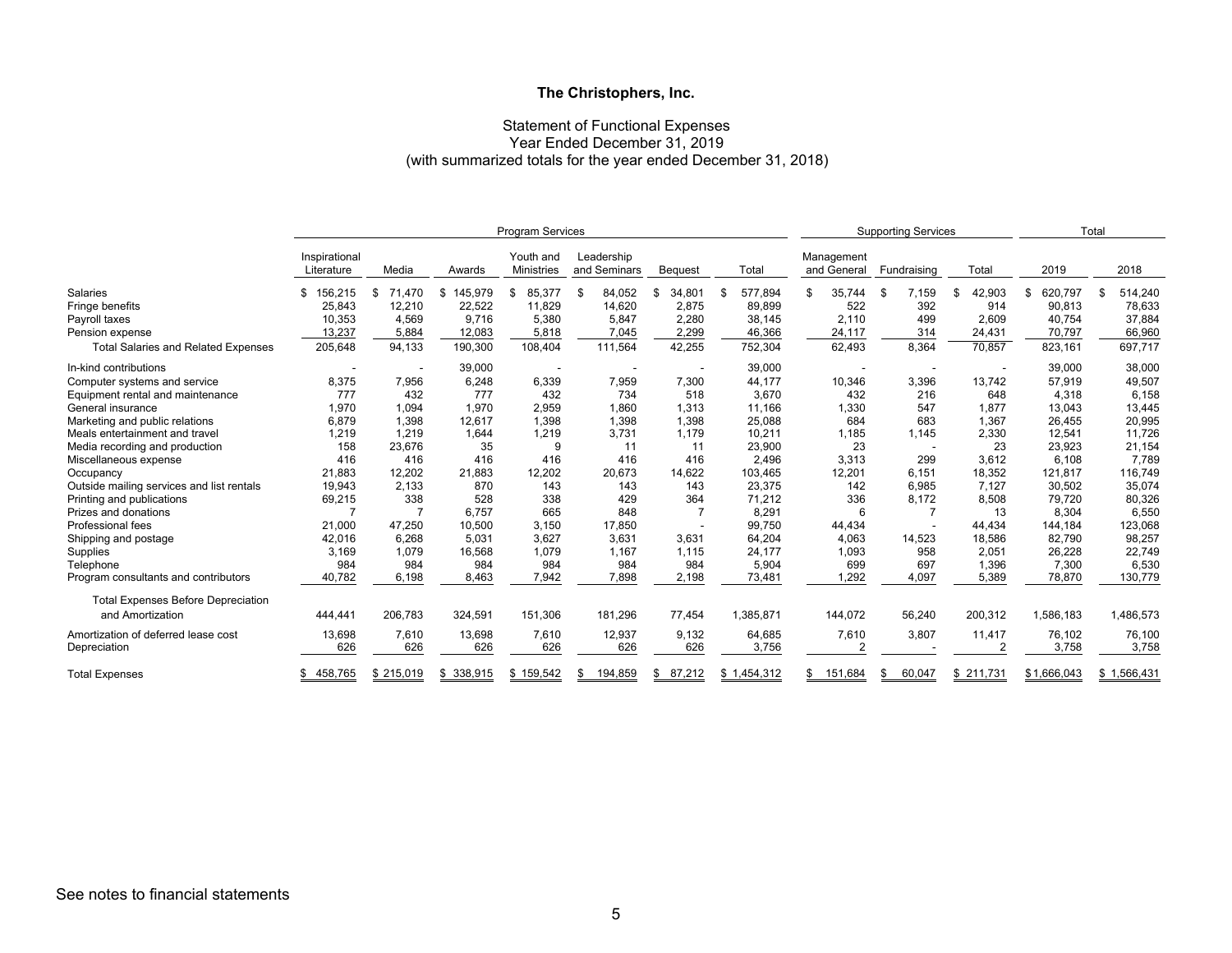# Statement of Cash Flows Year Ended December 31, 2019 (with comparative amounts for the year ended December 31, 2018)

|                                                                                                                                                                                                                                              | 2019                                                | 2018                                                |
|----------------------------------------------------------------------------------------------------------------------------------------------------------------------------------------------------------------------------------------------|-----------------------------------------------------|-----------------------------------------------------|
| <b>CASH FLOWS FROM OPERATING ACTIVITIES</b><br>Change in net assets<br>Adjustments to reconcile change in net assets<br>to net cash from operating activities                                                                                | (149, 117)<br>\$                                    | \$(1, 137, 372)                                     |
| Net realized and unrealized gain (loss) on investment<br>Net change in beneficial interests in trust<br>Depreciation<br>Amortization of deferred lease costs<br>Amortization of deferred rent<br>Changes in operating assets and liabilities | (626, 708)<br>3,592<br>3,758<br>76,102<br>(44, 121) | 282,731<br>(3, 592)<br>3,758<br>76,100<br>(40, 498) |
| Contributions receivable<br>Other assets<br>Accounts payable and accrued expenses<br>Net Cash from Operating Activities                                                                                                                      | 115,965<br>1,761<br>59,134<br>(559,634)             | 316,770<br>(10,091)<br>25,780<br>(486, 414)         |
| <b>CASH FLOWS FROM INVESTING ACTIVITIES</b><br>Purchases of investments<br>Proceeds from sale of investments<br>Net Cash from Investing Activities<br>Net Change in Cash                                                                     | (151, 808)<br>704,011<br>552,203<br>(7, 431)        | (210, 494)<br>698,065<br>487,571<br>1,157           |
| <b>CASH</b><br>Beginning of Year                                                                                                                                                                                                             | 76,184                                              | 75,027                                              |
| End of Year                                                                                                                                                                                                                                  | 68,753<br>\$                                        | \$<br>76,184                                        |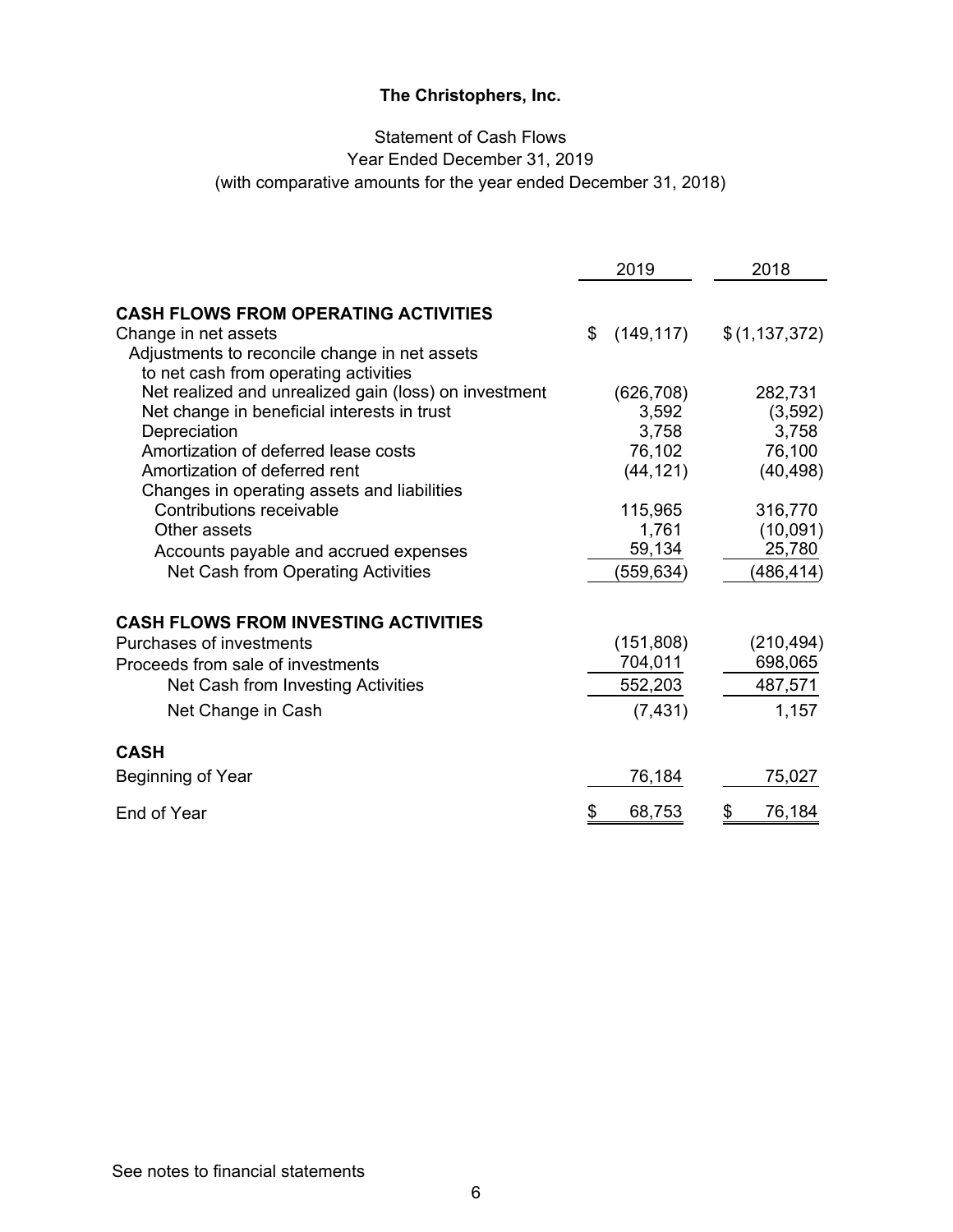Notes to Financial Statements December 31, 2019 and 2018

#### **1. Organization**

The Christophers, Inc. (the "Christophers") is a New York not-for-profit membership corporation. The objective of the Christophers is to enlist the services of all persons of goodwill to show personal responsibility by word and action for the promotion of humanistic ideals, which are congruent with the Judeo-Christian tradition. This objective is achieved primarily through the use of mass media.

The Christophers is exempt from income tax under Section  $501(c)(3)$  of the Internal Revenue Code, under a group exemption covering all agencies and instrumentalities and all educational, charitable and religious institutions operated in connection with The Roman Catholic Church in the United States, its territories and possessions. The Christophers has been classified as an organization that is not a private foundation. Accordingly, all contributions to the Christophers are fully deductible to the extent permitted under Internal Revenue Service regulations.

# **2. Summary of Significant Accounting Policies**

#### *Basis of Presentation and Use of Management Estimates*

The accompanying financial statements have been prepared in accordance with accounting principles generally accepted in the United States of America ("U.S. GAAP"), which requires management to make estimates and assumptions that affect the reported amounts of assets and liabilities and disclosure of contingent assets and liabilities at the date of the financial statements and the reported amounts of revenues and expenses during the reporting period. Accordingly, actual results could differ from those estimates.

# *Adoption of New U.S. GAAP Revenue Recognition*

Effective January 1, 2019, the Christophers adopted new U.S. GAAP revenue recognition guidance for the sale of books, calendars and new notes. This guidance provides a single comprehensive model for entities to use in accounting for revenue arising from contracts with customers. The core principle of the new guidance is that an entity should recognize revenue from the transfer of promised goods or services to customers in an amount that reflects the consideration the entity expects to receive for those promised goods or services to customers. As permitted by the new framework, the Christophers elected not to adjust the promised amount of consideration for the effects of a significant financing component as all revenue is collected within one year or less. The Christophers adopted this guidance on a modified retrospective basis. Adoption of the ASU had no impact on the Christophers financial statements.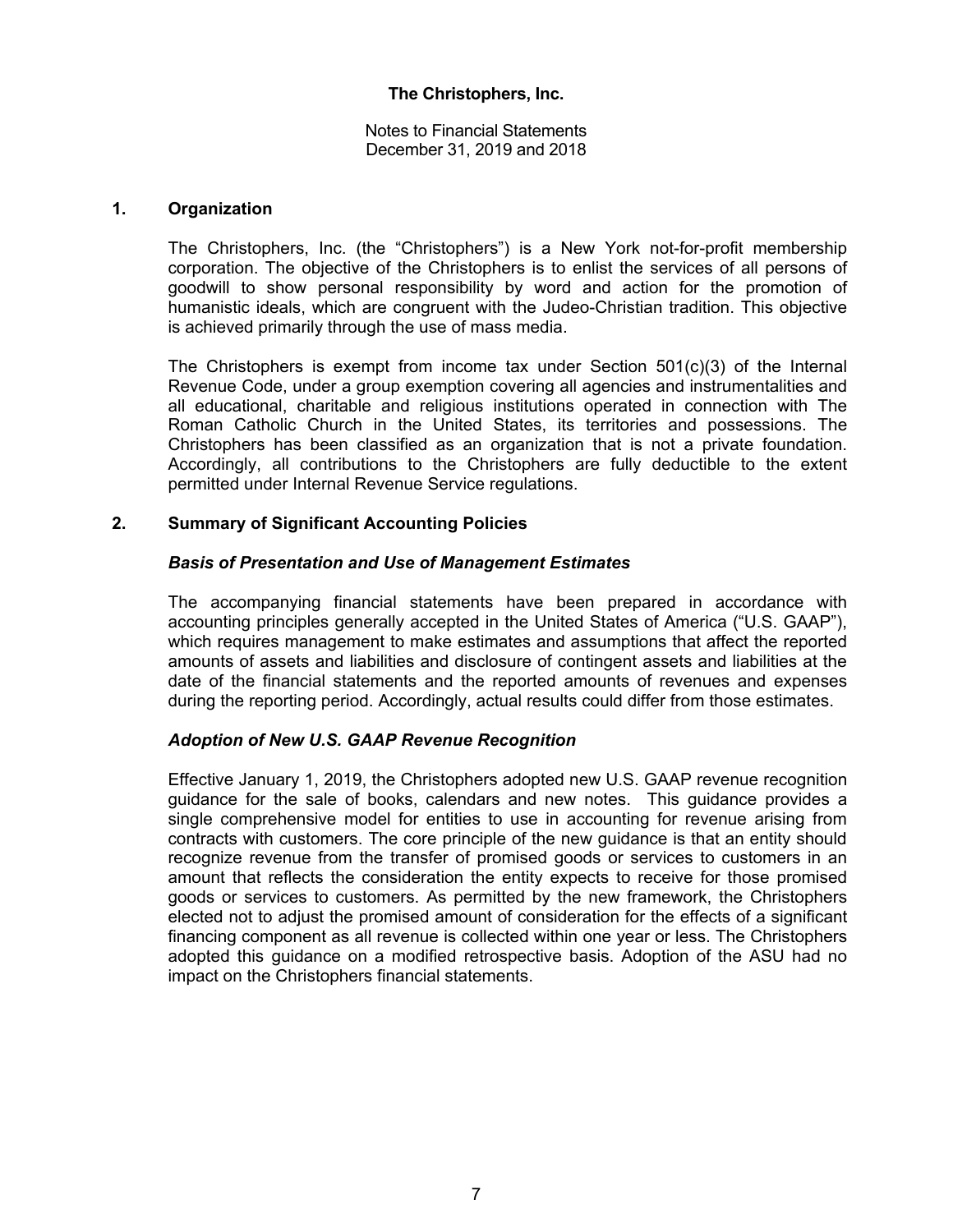Notes to Financial Statements December 31, 2019 and 2018

# **2. Summary of Significant Accounting Policies** *(continued)*

#### *Adoption of New U.S. GAAP Revenue Recognition (continued)*

In June 2018, the FASB issued ASU 2018-08, *Clarifying the Scope and the Accounting Guidance for Contributions Received and Contributions Made* ("ASU 2018-08"). ASU 2018-08 provides a framework for evaluating whether grants and contributions should be accounted for as exchange transactions or as nonexchange transactions. ASU 2018-08 is effective for fiscal years beginning after December 15, 2018 and the Christophers adopted ASU 2018-08 on a modified prospective basis and has determined there to be no impact to its financial statements.

#### *Cash and Cash Flows*

Cash for purposes of the statements of financial position and cash flows includes all short-term highly liquid investments with a maturity of ninety days or less at the time of purchase which are not intended for investment purposes.

#### *Contributions and Net Assets Presentation*

Contributions received are recorded as without or with donor restricted support, depending on the existence or nature of any donor restrictions. All contributions are considered to be available for general use unless specifically restricted by the donor. Amounts received that are designated for future periods or restricted by the donor for specific purposes are reported as donor restricted support that increases that net asset class. If a restriction is fulfilled in the same time period in which the contribution is received, the Christophers reports the contribution as without donor restrictions.

Net assets, revenues, gains and losses are classified based on the existence or absence of donor-imposed restrictions. Accordingly, the net assets of the Christophers and changes therein are classified and reported as follows:

- Without donor restrictions net assets not subject to donor-imposed stipulations, and therefore are expendable for operating purposes.
- With donor restrictions net assets subject to donor-imposed stipulations that would be met by actions of the Christophers and/or by the passage of time or net assets to be maintained permanently by the Christophers. Generally, the donors of these net assets permit the Christophers to use all or part of the income earned on related investments for general or donor-specified purposes.

#### *Revenue Recognition*

The Christophers recognizes contributions when they are received and unconditionally contributed and reports this support as with or without donor restriction according to donor stipulations that may limit the use of these assets due to time or purpose restrictions. When a donor restriction expires or is otherwise satisfied, net assets with donor restrictions are reclassified to net assets without donor restrictions and reported in the statement of activities as net assets released from restriction.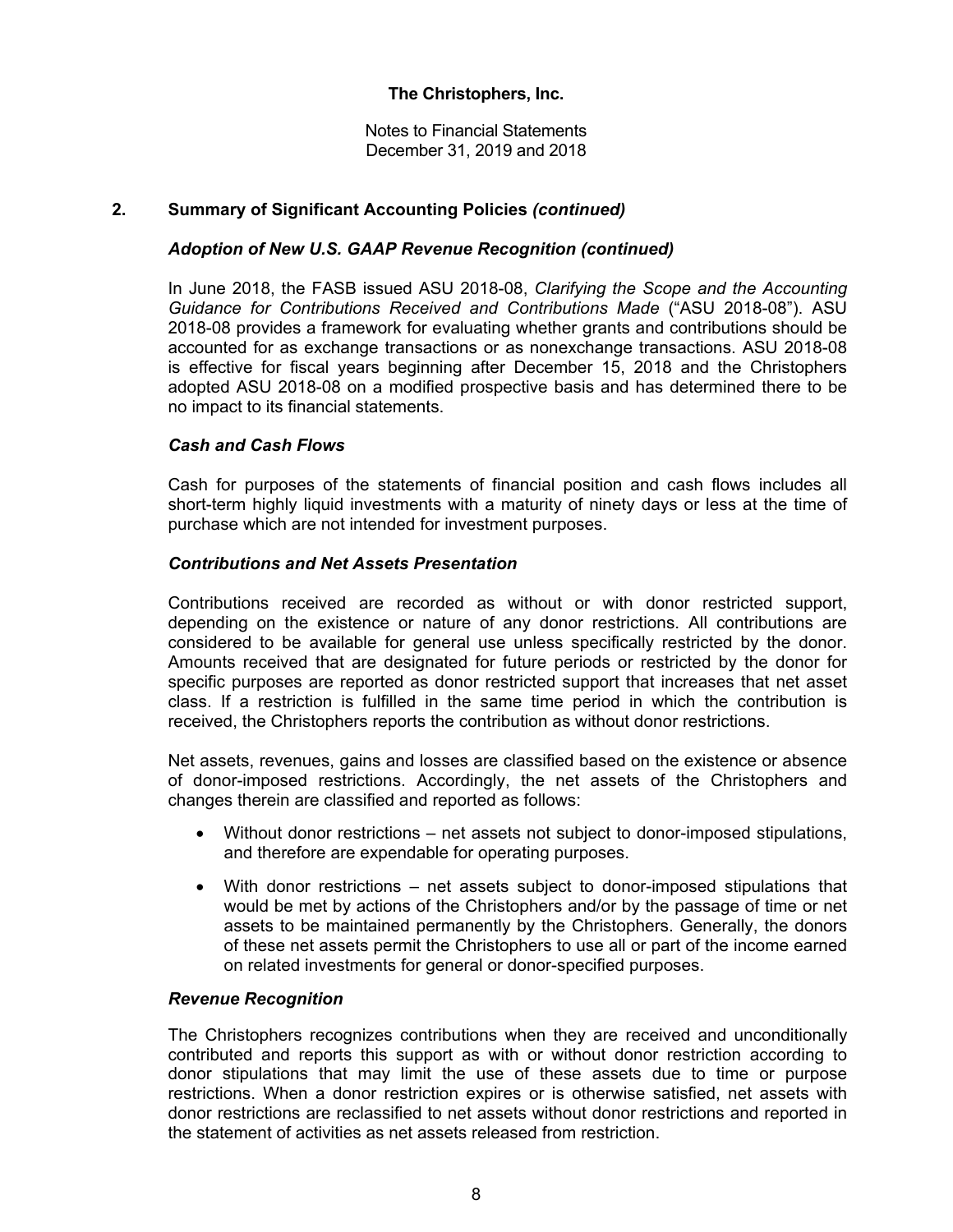Notes to Financial Statements December 31, 2019 and 2018

# **2. Summary of Significant Accounting Policies** *(continued)*

#### *Revenue Recognition (continued)*

Sales of books, calendars, news notes, and other items are recognized in accordance with U.S. GAAP. Four basic criteria must be met before revenue can be recognized: (i) persuasive evidence of an arrangement exists; (ii) delivery has occurred; (iii) the fee is fixed and determinable; and (iv) collectability is reasonably assured. The Christophers recognizes revenues upon shipment of products or performance of services in which title and risk passes to customers. Sales and related cost of sales are recognized at a single point in time when the product is transferred to the customer in an amount that reflects the consideration the Christophers expects to be entitled in exchange for the product. Payment for these sales are received at the time of delivery.

# *In-kind Contributions and Donated Services*

In-kind contributions are recorded as income and expenses at the time the items are received, which is also the time they are placed into service. Donated services are reported as income at their fair value if such services create value or would have been purchased if not provided by donation, require specialized skills, and are provided by individuals possessing such specialized skills. In-kind contributions amounted to \$39,000 and \$38,000 for the year ended December 31, 2019 and 2018.

#### *Contributions Receivable and Allowance for Uncollectible Receivables*

 Contributions receivable are stated at the amount management expects to collect from outstanding balances. Management provides for probable uncollectible amounts through a provision for bad debt expense and an adjustment to a valuation allowance based on its assessment of the current status of individual accounts. Balances that remain outstanding after management has used reasonable collection efforts are written off through a charge to the valuation allowance and a reduction in accounts receivable. At December 31, 2019 and 2018, the allowance for uncollectible receivables was \$23,500. All receivables are expected to be collected within one year.

#### *Fair Value Measurements*

The Christophers follows U.S. GAAP guidance on Fair Value Measurements which defines fair value and establishes a fair value hierarchy organized into three levels based upon the input assumptions used in pricing assets. Level 1 inputs have the highest reliability and are related to assets with unadjusted quoted prices in active markets. Level 2 inputs relate to assets with other than quoted prices in active markets which may include quoted prices for similar assets or liabilities or other inputs which can be corroborated by observable market data. Level 3 inputs are unobservable inputs and are used to the extent that observable inputs do not exist.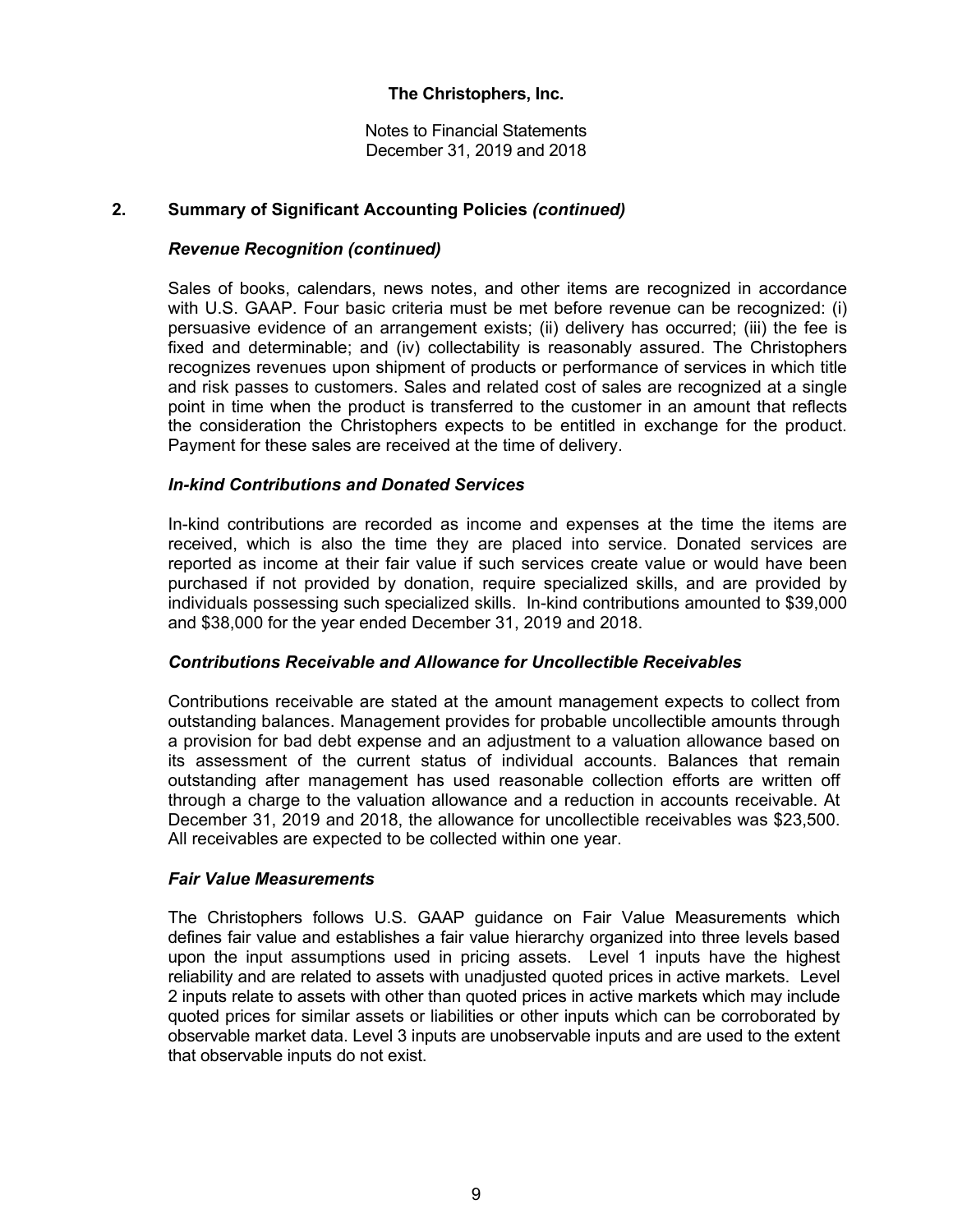Notes to Financial Statements December 31, 2019 and 2018

# **2. Summary of Significant Accounting Policies** *(continued)*

#### *Investments Valuation and Investment Income Recognition*

Investments are stated at fair value. Purchases and sales of securities are recognized on a trade-date basis. Interest income is recognized on the accrual basis. Realized and unrealized gains and losses are included in the determination of the change in net assets.

# *Property and Equipment*

Property and equipment is stated at cost, less accumulated depreciation. Depreciation is provided principally on the straight-line method over the estimated useful lives of assets. The Christophers capitalizes expenditures for property and equipment with a cost in excess of \$1,000. Capitalized leased assets are amortized on the straight-line method over the estimated useful life of the asset. Costs for repairs and maintenance are charged to expense as incurred. Leasehold improvements are amortized on the straightline method over the term of the lease or useful life, whichever is shorter.

# *Concentrations of Credit Risk*

Financial instruments which potentially subject the Christophers to concentrations of credit risk consist of money market accounts, contributions receivable and investment securities. The Christophers places its temporary cash and money market accounts with financial institutions and at times a portion of the funds may not be insured by the Federal Deposit Insurance Corporation.

At December 31, 2019, one gift totaling \$80,000 comprised approximately 89% of total contributions receivables. For the year ended December 31, 2019, one contribution totaling \$60,000 comprised approximately 11% of contributions and gifts. These gifts have no restrictions on their use.

At December 31, 2018, three gifts totaling \$186,781 comprised approximately 82% of total contributions receivables. These gifts have no restrictions on their use.

#### *Allocation of Functional Expenses*

Expenses are charged directly to each program when incurred. Expenditures, which benefit multiple functions and are not easily identifiable to a particular function, are allocated to those several functions based on the relative attribution of employee efforts and/or in some instances based on the proportion of office space used.

#### *Accounting for Uncertainty in Income Taxes*

The Christophers recognizes the effect of income tax positions only if those positions are more likely than not to be sustained. Management has determined that the Christophers had no uncertain tax positions that would require financial statement recognition. The Christophers is no longer subject to examinations by the applicable taxing jurisdictions for periods prior to 2016.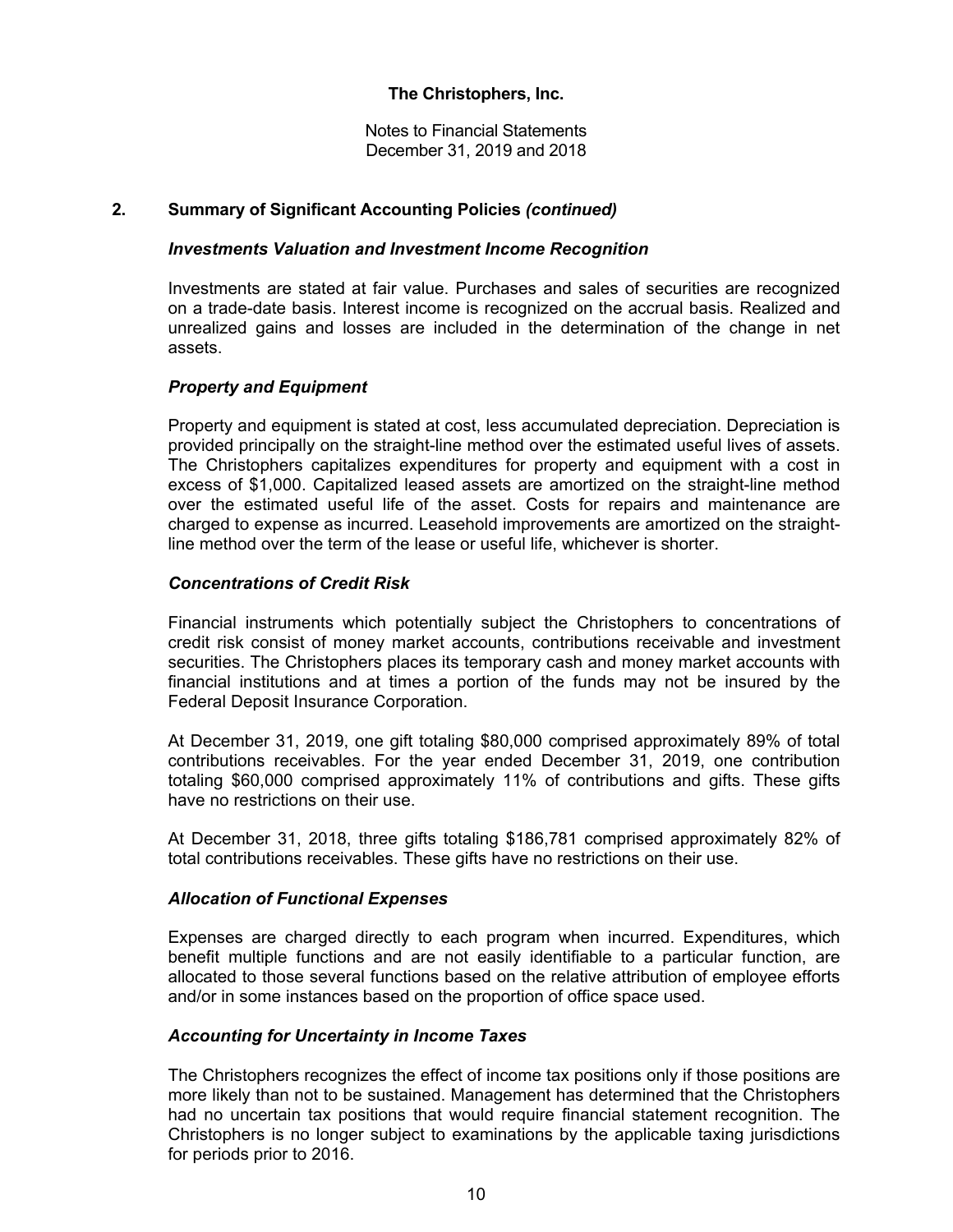Notes to Financial Statements December 31, 2019 and 2018

# **2. Summary of Significant Accounting Policies** *(continued)*

#### *Prior-year Summarized Financial Information*

The financial statements include prior-year summarized comparative information in total but not by net asset class. Such information does not include sufficient detail to constitute a presentation in conformity with U.S. GAAP. Accordingly, such information should be read in conjunction with the Christophers' financial statements for the year ended December 31, 2018, from which the summarized information was derived.

#### *Deferred Rent*

Rent expense is amortized ratably over the lease term. Deferred rent represents the difference between the cash payments for the office lease and the amounts expensed in the financial statements which, pursuant to U.S. GAAP is computed on a straight-line basis over the lease term.

#### *Deferred Lease Costs*

Deferred lease costs represent lease modification costs incurred in connection with the extension of the Christophers' office lease, which is being amortized on a straight-line basis over the lease term.

#### *Subsequent Events Evaluation by Management*

Management has evaluated subsequent events for disclosure and/or recognition in the financial statements through the date that the financial statements were available to be issued, which date is November 11, 2020.

On May 4, 2020, the Christophers qualified for and received a loan pursuant to the Paycheck Protection Program ("PPP"), a program implemented by the U.S. Small Business Administration ("SBA") under the Coronavirus Aid, Relief, and Economic Security Act, from a qualified PPP lender, for an aggregate principal amount of \$139,347 (the "PPP Loan"). The PPP Loan bears interest at a fixed rate of 1.0% per annum, with the first six months of interest deferred, has a term of five years, and is unsecured and guaranteed by the U.S. Small Business Administration. The principal amount of the PPP Loan is subject to forgiveness under the PPP upon the Christophers request to the extent that the PPP Loan proceeds are used to pay expenses permitted by the PPP, including payroll costs, covered rent and mortgage obligations, and covered utility payments incurred by the Christophers. The Christophers intends to apply for forgiveness of the PPP Loan with respect to these covered expenses. The Christophers believes that most, if not all, of the PPP Loan will meet the requirements for debt forgiveness. To the extent that all or part of the PPP Loan is not forgiven, the Christophers will be required to pay interest on the PPP Loan through the date principal is repaid in full or maturity date.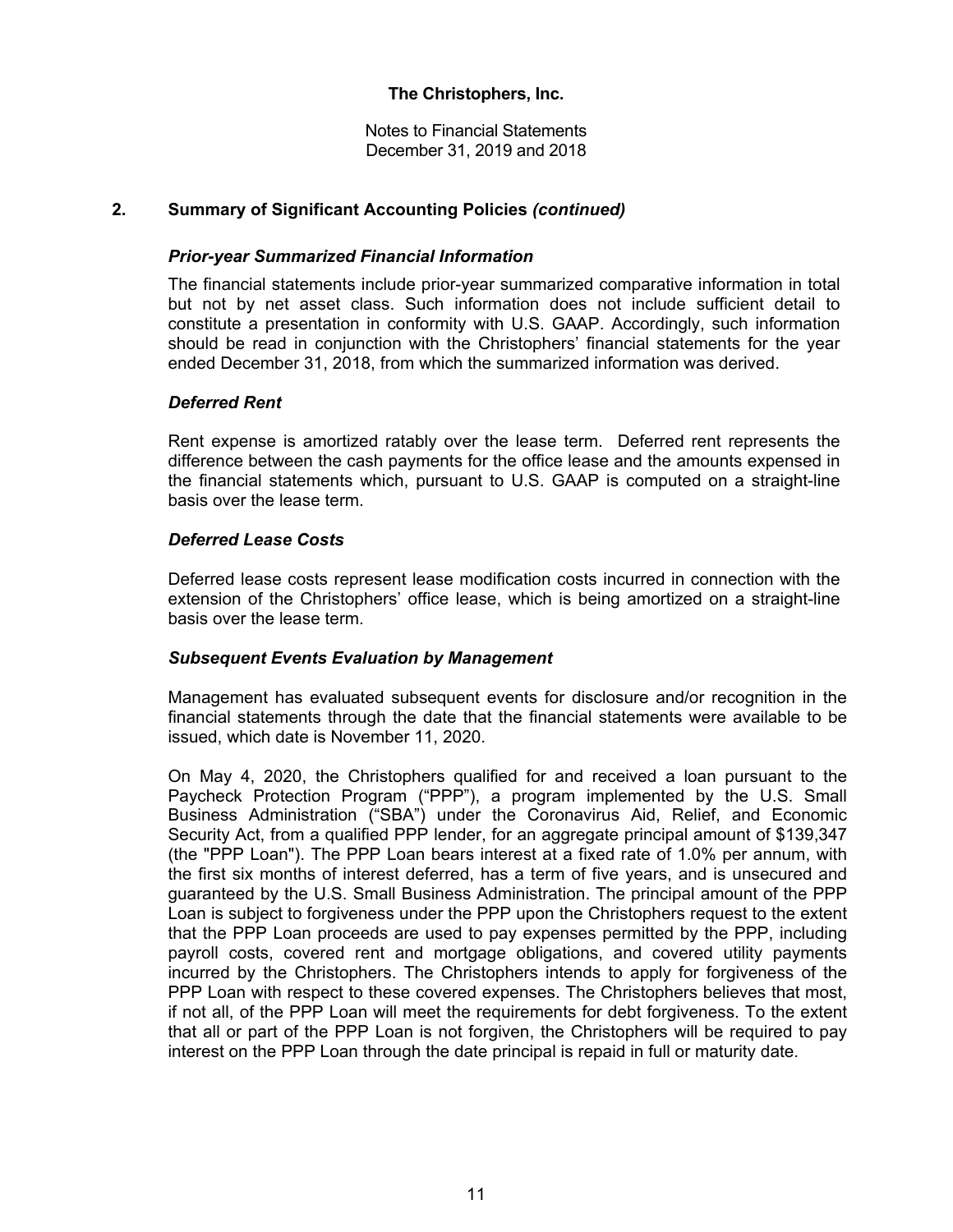Notes to Financial Statements December 31, 2019 and 2018

#### **3. Liquidity and Availability**

The Christophers monitors the availability of resources to meet its operating needs and contractual commitments, while also striving to maximize the investment of its available funds. For purposes of analyzing resources available to meet general expenditures related to its ongoing mission related activities, as well as services undertaken to support these activities, to be general expenditures.

Financial assets available for general expenditures within one year of December 31, are as follows:

|                                                     | 2019                | 2018                 |
|-----------------------------------------------------|---------------------|----------------------|
| Cash                                                | 68,182<br>S         | 76,184               |
| Contributions receivable, net<br><b>Investments</b> | 90,388<br>5,626,413 | 206,353<br>5,551,337 |
|                                                     |                     |                      |
|                                                     | \$5,784,983         | \$5,833,874          |

The Organization manages its financial assets to be available as its operating expenditures, liabilities and other obligations come due.

#### **4. Investments and Fair Value Measurements**

The following are the major categories of financial instruments measured at fair value based on inputs at December 31:

|                                     |                                    | 2019       |              |              |
|-------------------------------------|------------------------------------|------------|--------------|--------------|
|                                     | Quoted                             |            |              |              |
|                                     | Prices in Active Significant Other |            | Significant  |              |
|                                     | Markets for                        | Observable | Unobservable |              |
|                                     | <b>Identical Assets</b>            | Inputs     | Inputs       |              |
|                                     | (Level 1)                          | (Level 2)  | (Level 3)    | Total        |
| Money market investments            | \$<br>876,585                      | \$         | \$           | 876,585<br>S |
| Investments in common stock         | 2,374,841                          |            |              | 2,374,841    |
| Mutual funds                        | 799,350                            |            |              | 799.350      |
| Government and agency bonds         |                                    | 806,160    |              | 806,160      |
| Corporate bonds                     |                                    | 757,676    |              | 757,676      |
| Beneficial interests in trust       |                                    |            | 55,566       | 55,566       |
| Total at Fair Value                 | 4,050,776                          | 1,563,836  | \$<br>55,566 | 5,670,178    |
| Interest and dividend receivable    |                                    |            |              | 11,801       |
| Total Investments and Value of      |                                    |            |              |              |
| <b>Beneficial Interest in Trust</b> |                                    |            |              | \$5,681,979  |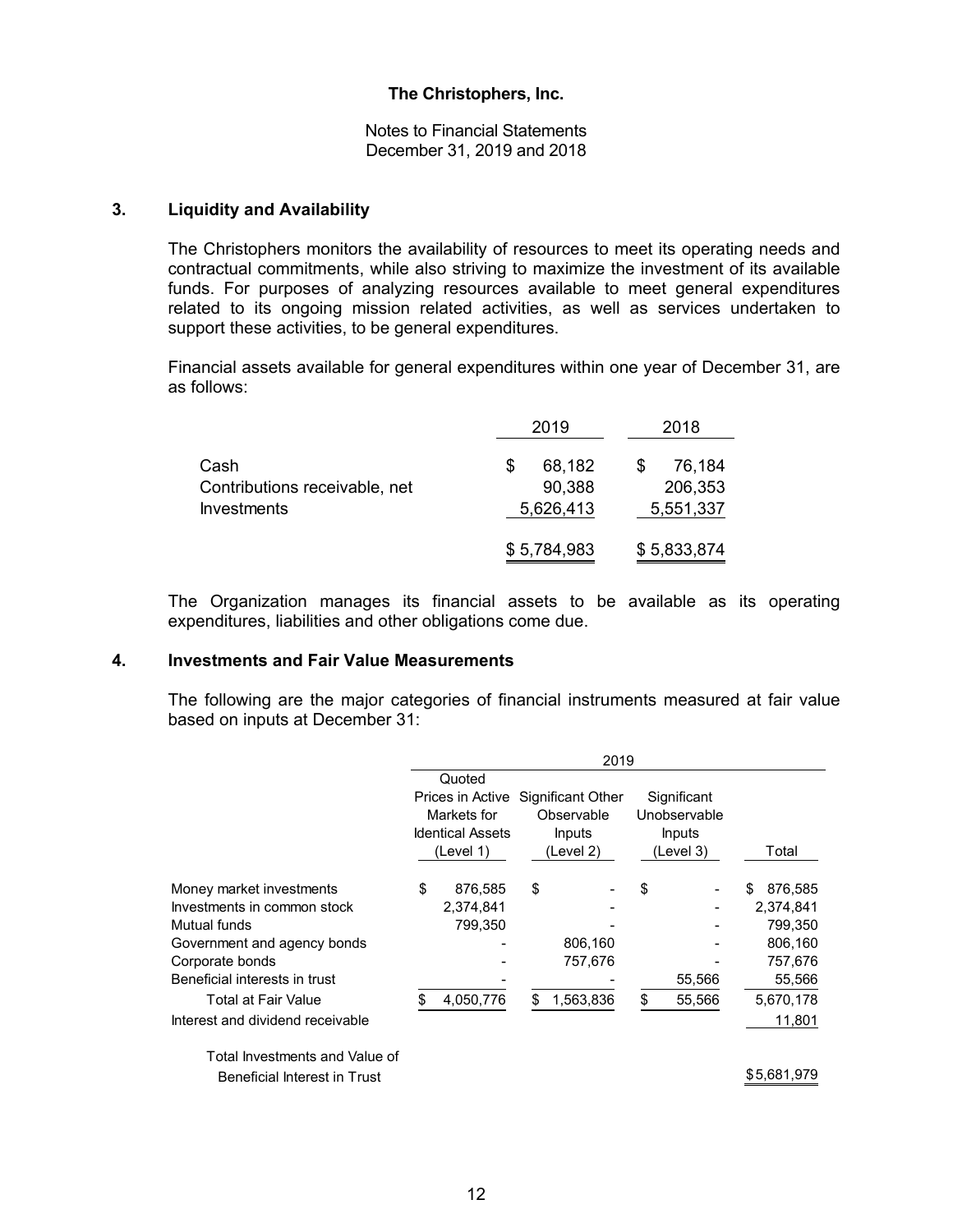Notes to Financial Statements December 31, 2019 and 2018

#### **4. Investments and Fair Value Measurements** *(continued)*

|                                  | 2018 |                         |    |                                    |    |              |             |
|----------------------------------|------|-------------------------|----|------------------------------------|----|--------------|-------------|
|                                  |      | Quoted                  |    |                                    |    |              |             |
|                                  |      |                         |    | Prices in Active Significant Other |    | Significant  |             |
|                                  |      | Markets for             |    | Observable                         |    | Unobservable |             |
|                                  |      | <b>Identical Assets</b> |    | <b>Inputs</b>                      |    | Inputs       |             |
|                                  |      | (Level 1)               |    | (Level 2)                          |    | (Level 3)    | Total       |
| Money market investments         | \$   | 1,442,141               | \$ |                                    | \$ |              | \$1,442,141 |
| Investments in common stock      |      | 1,889,075               |    |                                    |    |              | 1,889,075   |
| Mutual funds                     |      | 754,818                 |    |                                    |    |              | 754.818     |
| Government and agency bonds      |      |                         |    | 708,504                            |    |              | 708.504     |
| Corporate bonds                  |      |                         |    | 744,426                            |    |              | 744,426     |
| Beneficial interests in trust    |      |                         |    |                                    |    | 59,158       | 59,158      |
| Total at Fair Value              |      | 4,086,034               |    | 1,452,930                          | \$ | 59,158       | 5,598,122   |
| Interest and dividend receivable |      |                         |    |                                    |    |              | 12,373      |
| Total Investments and Value of   |      |                         |    |                                    |    |              |             |
| Beneficial Interest in Trust     |      |                         |    |                                    |    |              | \$5,610,495 |
|                                  |      |                         |    |                                    |    |              |             |

The following table summarizes the investment return for the years ended December 31:

|                                                                                    | 2019                               | 2018                                     |
|------------------------------------------------------------------------------------|------------------------------------|------------------------------------------|
| Dividend and interest income<br>Realized and unrealized gain (loss) on investments | 142,664<br>S<br>626,708<br>769,372 | 130,919<br>S<br>(282, 731)<br>(151, 812) |
| Investment fees                                                                    | (48, 525)                          | (48,065)                                 |
|                                                                                    | 720,847                            | (199, 877)                               |

# **5. Beneficial Interests in Trust**

The Christophers is a beneficiary of a charitable trust. The Christophers receives annual distributions which are included in income without donor restrictions. Future distributions from the trusts are subject to the Christophers continuing to exist and function. The trust was held and managed by independent corporate trustees. The remaining with donor restricted trust amounts are \$55,566 and \$59,158 at December 31, 2019 and 2018.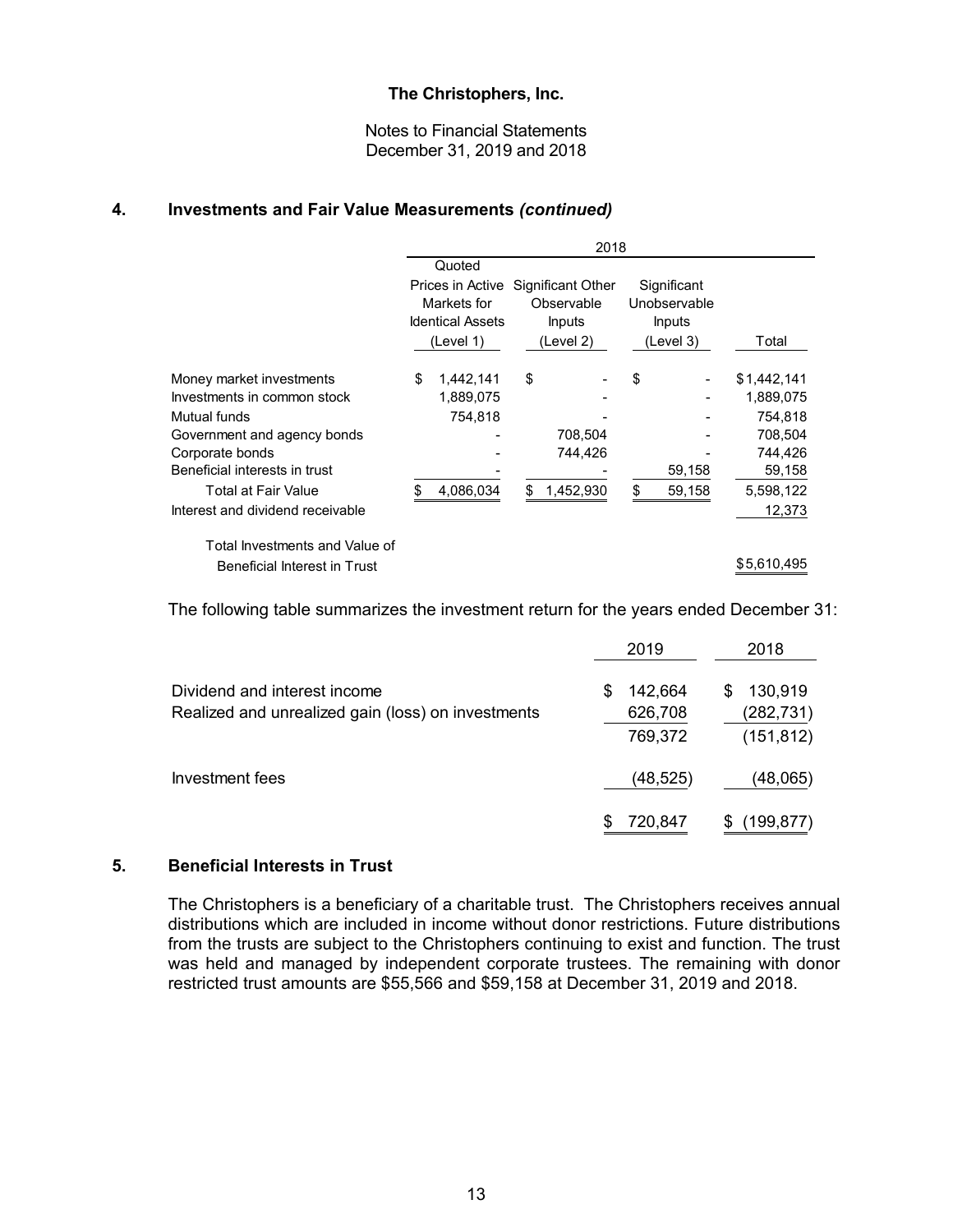Notes to Financial Statements December 31, 2019 and 2018

#### **5. Beneficial Interests in Trust** *(continued)*

The trust assets are invested in marketable equity and debt securities. The following is a reconciliation of the beginning and ending balances of beneficial interests, for the years ending December 31:

|                                                           | 2019          | 2018   |
|-----------------------------------------------------------|---------------|--------|
| Total beginning balance<br>Changes in beneficial interest | 59,158<br>\$. | 55,566 |
| included in change in net assets                          | (3,592)       | 3,592  |
| Total ending balance                                      | 55,566        | 59,158 |

The Christophers is a beneficiary of a beneficial interest in a trust which is a donorrestricted fund whose purpose is to provide long term support to the Christophers. In classifying such funds for financial statement purposes as net assets with or without donor restrictions, the Board looks to explicit directions of the donor where applicable and the applicable provisions the New York State Prudent Management of Institutional Funds Act ("NYPMIFA").

# **6. Property and Equipment**

Property and equipment consist of the following at December 31:

|                                     | 2019                               | 2018                               | Useful Life               |
|-------------------------------------|------------------------------------|------------------------------------|---------------------------|
| Leasehold improvements<br>Equipment | 37,580<br>\$<br>115,258<br>152,838 | 37,580<br>\$<br>115,258<br>152,838 | 10 years<br>$3 - 7$ years |
| Accumulated depreciation            | (142, 817)                         | (139,059)                          |                           |
|                                     | 10,021<br>\$                       | 13,779                             |                           |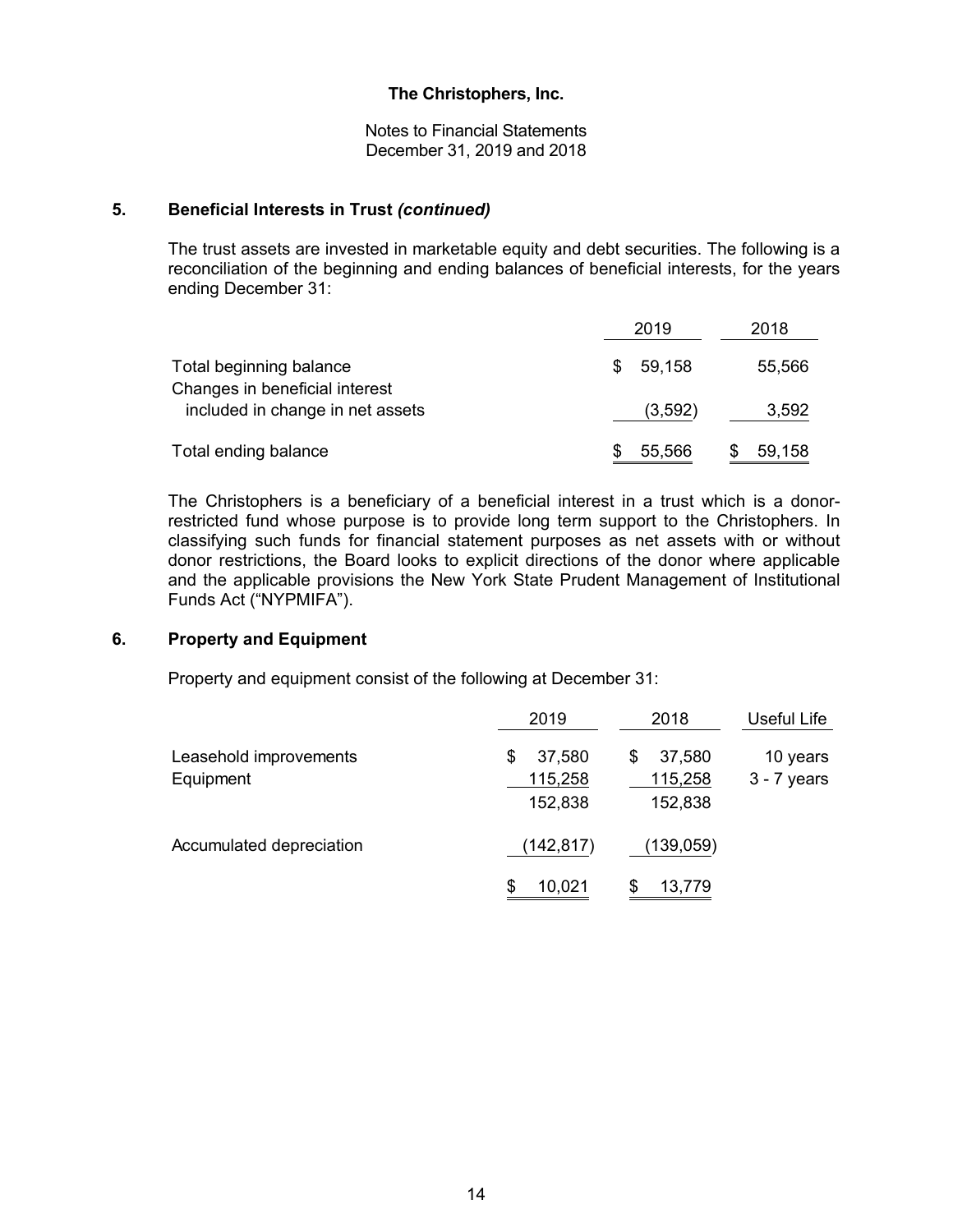Notes to Financial Statements December 31, 2019 and 2018

#### **7. Pension Plans**

The Christophers participates in the Archdiocesan Pension Plan (the "Plan"), which is a multiemployer Church Plan under section 401(a) of the Internal Revenue Code. All eligible employees who meet the age and years of service requirements are noncontributory participants in the Plan. The Plan uses the aggregate cost method with an assumed rate of return of 7.25% and a salary scale assumption of 5% per annum. The contributions of all participating employers are pooled and held by the trustee for the purpose of providing retirement and other benefits for employees of all participating employers. As a result, liabilities and contribution requirements are not calculated on an employer-by-employer basis, but rather in the aggregate. The contribution is then allocated by employer based on a percentages of covered compensation. As of January 1, 2019, the present value of accrued benefits was \$1,646,776,430 as compared to the market value of assets of \$1,251,384,244. The Plan's actual funded status at December 31, 2019 has not yet been determined. Pension cost was \$70,797 and \$66,960 for the years ended December 31, 2019 and 2018.

#### **8. Commitments and Contingencies**

The Christophers is obligated under an operating lease which includes escalations for its executive and administrative offices. In December 2019, the Christophers amended the lease agreement to extend the lease through April 30, 2025.

Minimum future obligations under the lease are as follows:

| 2020       | \$187,600 |
|------------|-----------|
| 2021       | 195,931   |
| 2022       | 186,382   |
| 2023       | 190,954   |
| 2024       | 195,653   |
| Thereafter | 66,824    |
|            | \$383,531 |

Rent expense, net of deferred rent, amounted to \$96,402 and \$100,913 for the years ended December 31, 2019 and 2018.

# **9. Related Party Transactions**

The Christophers incurred legal fees and related disbursements of approximately \$105,000 and \$84,000 in 2019 and 2018, for services rendered by a firm in which one member is a board member and officer of the Christophers. The Christophers incurred \$10,900 and \$8,650 in 2019 and 2018, for consulting services from a board member. One employee is a board member, who received a salary compensation of \$120,327 in both 2019 and 2018.